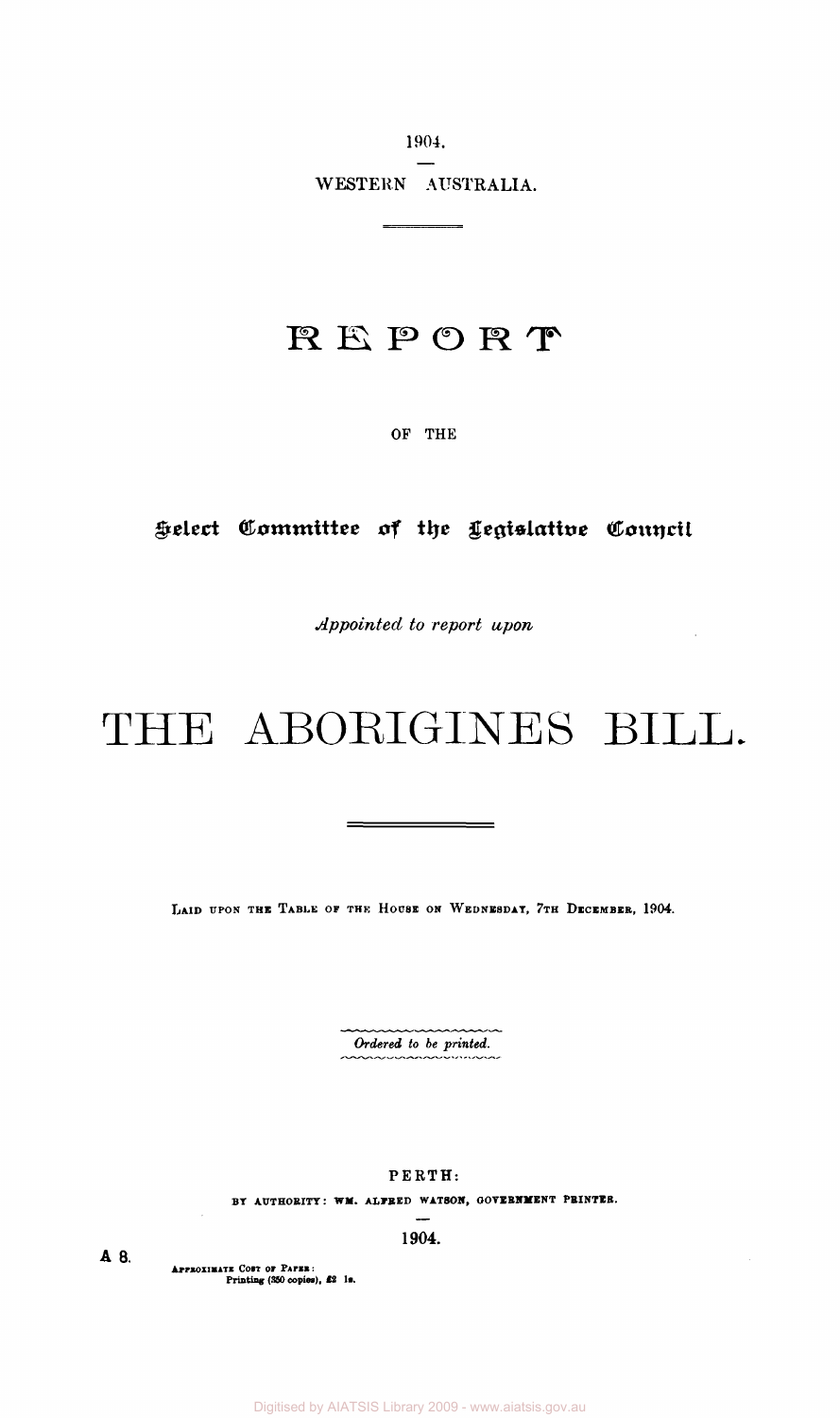### EXTRACTED FROM THE MINUTES.

#### Legislative Council.

#### WEDNESDAY, 2ND NOVEMBER, 1904.

ABORIGINES PROTECTION BILL.—The Order of the Day for the resumption of the debate on the second reading of this Bill having been read,

Debate continued.

Question —put and passed.

Bill read a second time.

The Hon. E, M. Clarke moved, That the Bill be referred to a Select Committee.

Question—put and passed.

- A ballot having been taken, the following members, in addition to the mover, were elected to serve upon the Committee :---The Honourables J. M. Drew, W. Kingsmill, R. F. Sholl, and Sir E. H. Wittenoom.
- Ordered—That the Committee have power to call for persons, papers, and records ; to sit on days over which the Council stands adjourned, and report to the House on Wednesday, 16th November. (Time for bringing up Report was extended from time to time.)

### WEDNESDAY, 7TH DECEMBER, 1904.

ABORIGINES PROTECTION BILL.—The Hon. W. Kingsmill, on behalf of the Committee, brought up the Report of the Select Committee upon this Bill.

Report received, and ordered to be printed.

Ordered—That the consideration of the Bill in Committee be made an Order of the Day for Tuesday 13th December.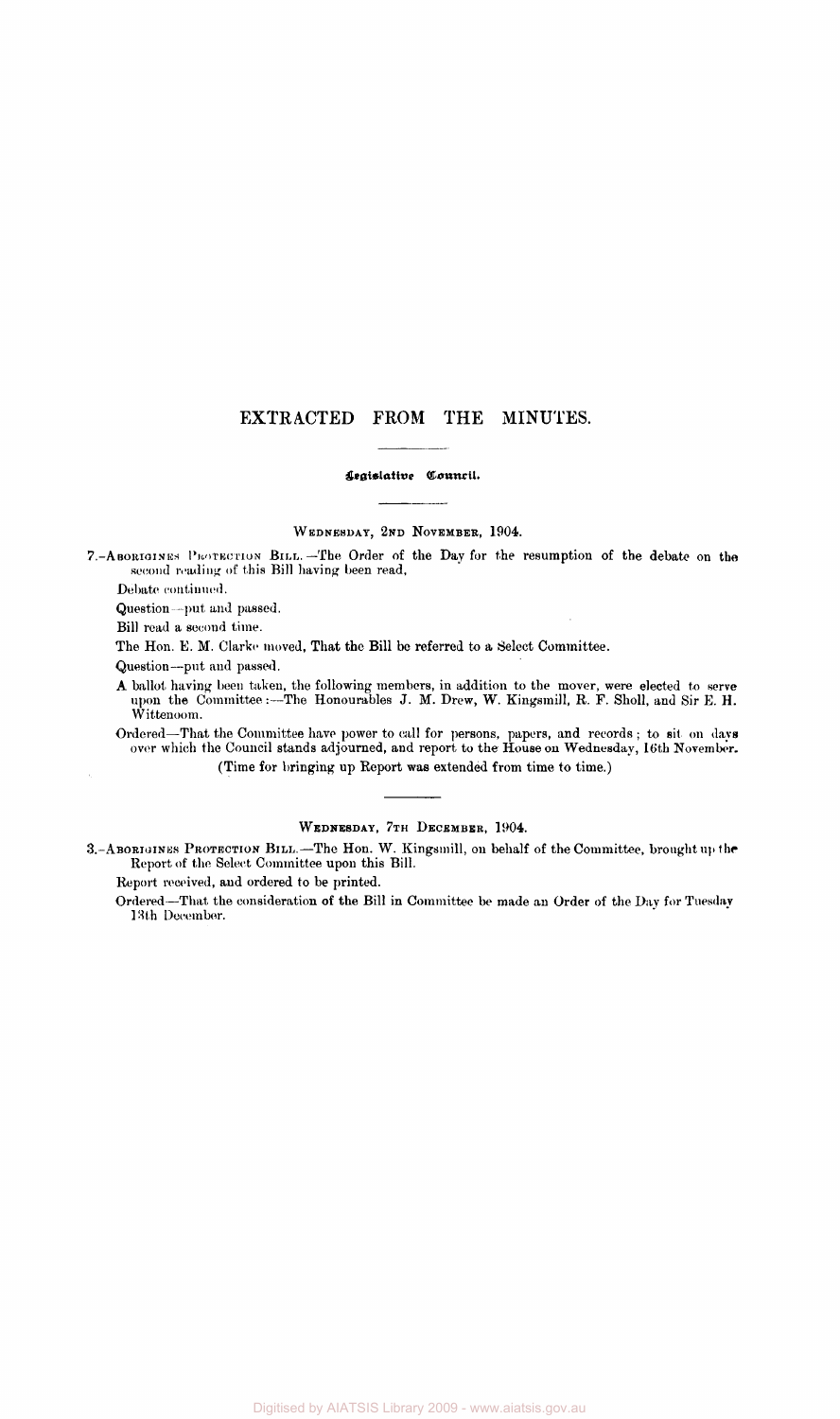# REPORT

### OF SELECT COMMITTEE appointed to consider the Aborigines Bill.

Your Committee has held five (5) meetings, and has carefully considered the provisions of this Bill.

Your Committee beg to recommend the Amendments enumerated for the reasons given hereunder:—

- No. 1. Clause 4, subclause *(d).*—Strike out "eighteen," and insert "sixteen."
	- Clause 11.-Strike out " eighteen," and insert " sixteen."
	- " 3. Clause 12, page 4, lines 3 and 4.—Strike out "No such authority shall be given until the person desiring such removal enters," and insert "before such authority is given the person desiring such removal shall enter."

Add at end of clause a paragraph as follows:—" The protector may, in his discretion, dispense with such recognisance in any particular case.

- 4. Clause 12.—Strike out "eighteen," and insert "sixteen."
- 5. Clause 13.-Strike out " portion of the State," and insert " Crown lands not exceeding in any one Magisterial district an area of two thousand acres."
- 6. Clause 20.-Strike out "eighteen," and insert "fourteen." Insert after " permit," " or permit."
- 7. Clause 21.—Insert subclause to stand as subclause 5, as follows:— (5.) May, if the protector thinks fit, be granted as a general permit to employ aborigines."
- 8. Clause 22.—Strike out " eighteen." and insert " sixteen."
- 9. Clause 24. Strike out " eighteen," in lines two and four, and insert "fourteen."
- 10. Clause 25.—Strike out "eighteen," and insert "sixteen."
- 11. Clause 28.—Strike out "eighteen," and insert "sixteen."
- 12. Clause 29, line 13.--After " permit" insert " or permit," and after " agreement" insert " as the case may be."
- 13. Clause 35. Strike out the clause.
- " 14. Clause 36.-Strike out " sixteen" and insert "fourteen."
	- Page 9, line 1.-After "may" insert "with the approval of the Minister."
- 15. Clause 37, subclause 2.—Strike out "eighteen" and insert "sixteen."
- 16. Clause 43.--Strike out "eighteen" and insert "sixteen."
- 17. Clause 46.—Strike out "eighteen" and insert "sixteen."
- 18. Clause 47.—Strike out all words after "Act" to the end of the clause.
- 19. Schedule.-Strike out the reference "55 Vict., No. 28." Insert new clauses as follows, to stand as Clauses 28 and 29:—

### *Penalty for breach of agreement by aboriginal (55 Vict., No. 25, s. 2).*

28. Any aboriginal who shall neglect or refuse to enter upon or commence his service, or shall absent himself from his service, or shall refuse or neglect to work in the capacity in which he has been engaged, or shall desert or quit his work without the consent of his employer, or shall commit any other breach of his agreement, shall be guilty of an offence against this Act, and shall be liable upon conviction to imprisonment for any term not exceeding three months, with or without hard labour.

#### *Penalty for breach of agreement by employer.*

29. Any employer' of an aboriginal who shall commit any breach of an agreement under this Act shall be guilty of an offence against this Act, and shall be liable upon conviction to a fine not exceeding twenty pounds.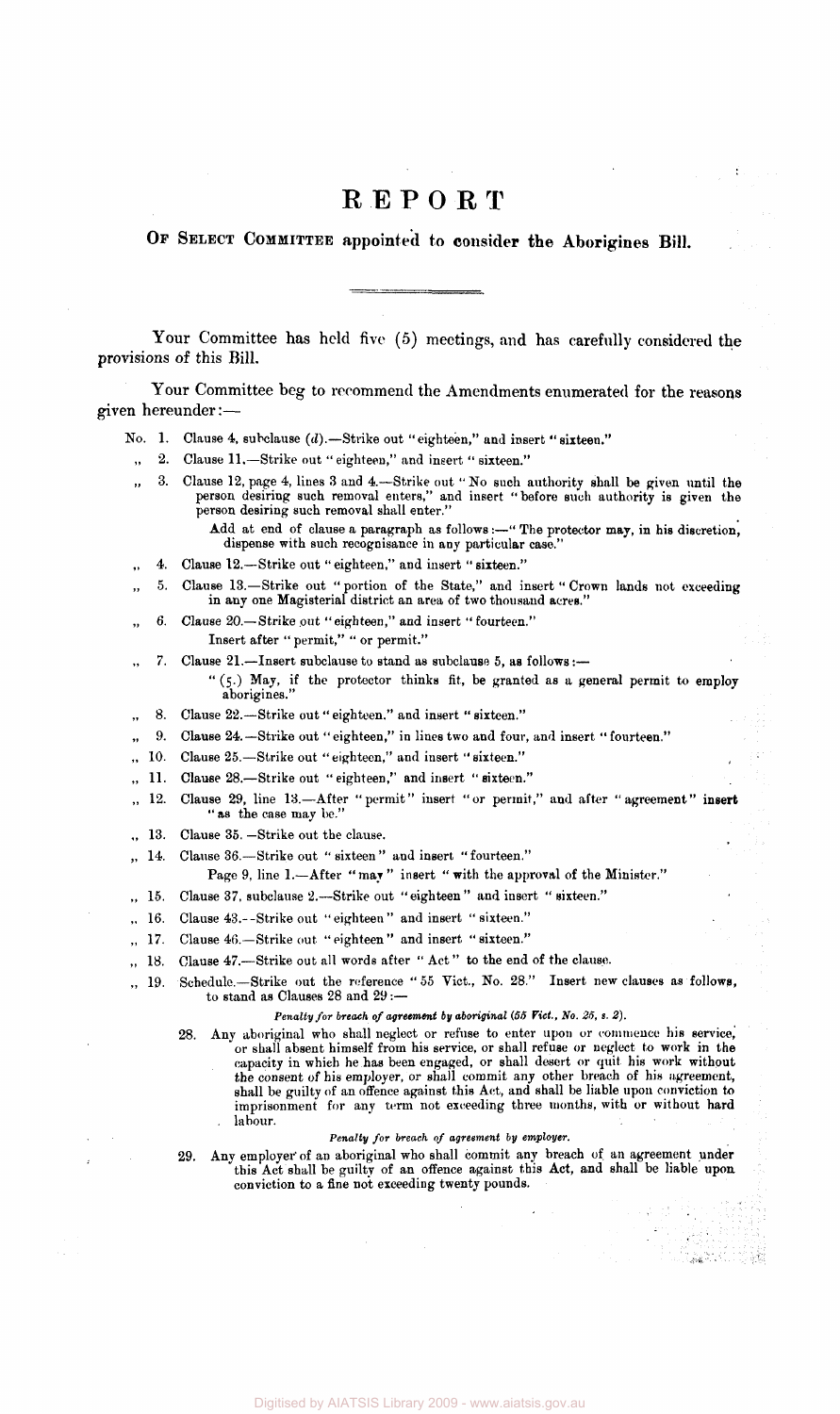*Amendment No. 1* (Substitution of the age of sixteen for that of eighteen).—It appears to your Committee that the age limit of employment and individual responsibility is set too high throughout the Bill. It must be remembered that the aborigines of Western Australia are a race who mature early, and that the most useful years of their life are those between fourteen and twenty-five.

In the case of females, there appear to be insufficient reasons for increasing what is practically the age of consent from sixteen to eighteen.

### *Amendments 2 and 3.*—See above.

*Amendment No. 4, Clause 12.*—The first portion of the amendment to this section is necessary, that the latter amendment may not be contradictory. The second portion of the amendment confers upon the Protector the power of dispensing with the recognisances referred to in cases where, in his opinion, they are not necessary. For example, the wife of a settler who may be employing a native woman in domestic duties, and whose character as an employer of natives is above suspicion, should not be required, during a visit to another district, to comply with such formalities.

*Amendment No. 5, Clause 13.*—It is proposed to limit the proclamation of reserves to Crown lands (including pastoral leases and town commons), and, further, to limit the size of such reserves to an area of 2,000 acres in each district.

Your Committee, after giving the subject lengthy consideration, are of opinion that any scheme proposing to bring together in large reserves natives of different tribes is foredoomed to failure. Their minds are frequently embittered by tribal feuds and disagreements, which can only be ended by violence; and furthermore, there does not appear to be any economical method of keeping them on the reserves once they are placed there. While this system has undoubtedly been successful in the case of races belonging to a higher order of civilisation, such as the North American Indians, it is not to be hoped that the aborigines of Western Australia can be brought to observe rules and regulations keeping them within a confined area, which are directly contrary to their habits of life and tribal traditions. At the same time, it is thought that an area should be reserved for unemployed natives adjacent to every town which they are in the habit of frequenting, for the purpose of rendering easier the task of keeping them as free as possible from the malign influences of depraved whites, and to provide them with a recognised camping ground.

*Amendment No. 6, Clause 20.—*With regard to the amendment in the age of employment, your Committee see no reason in this connection to recommend that this age should be greater in the case of aboriginal children than in the case of white children. *(See* also remarks on Amendment No. I.)

With reference to the question raised by the second amendment to this clause, your Committee recommend that it should be made possible to employ natives under a permit with or without an agreement. The granting of such permits lies with the discretion of the Protector, and they may be cancelled at any time. They should, therefore, be granted only to persons who are in such Protector's opinion, qualified by their character to become good and reasonable employers. Where further security is desired, an agreement may be executed.

*Amendment No. 7, Clause 21.*—The task of obtaining permits for each individual aboriginal employed would, in the remote parts of the State, be impossible. It is proposed, therefore, to render it possible for persons of suitable reputation to obtain general permits to employ aborigines.

*Amendment No. 8, Clause 27.*—Consequential.